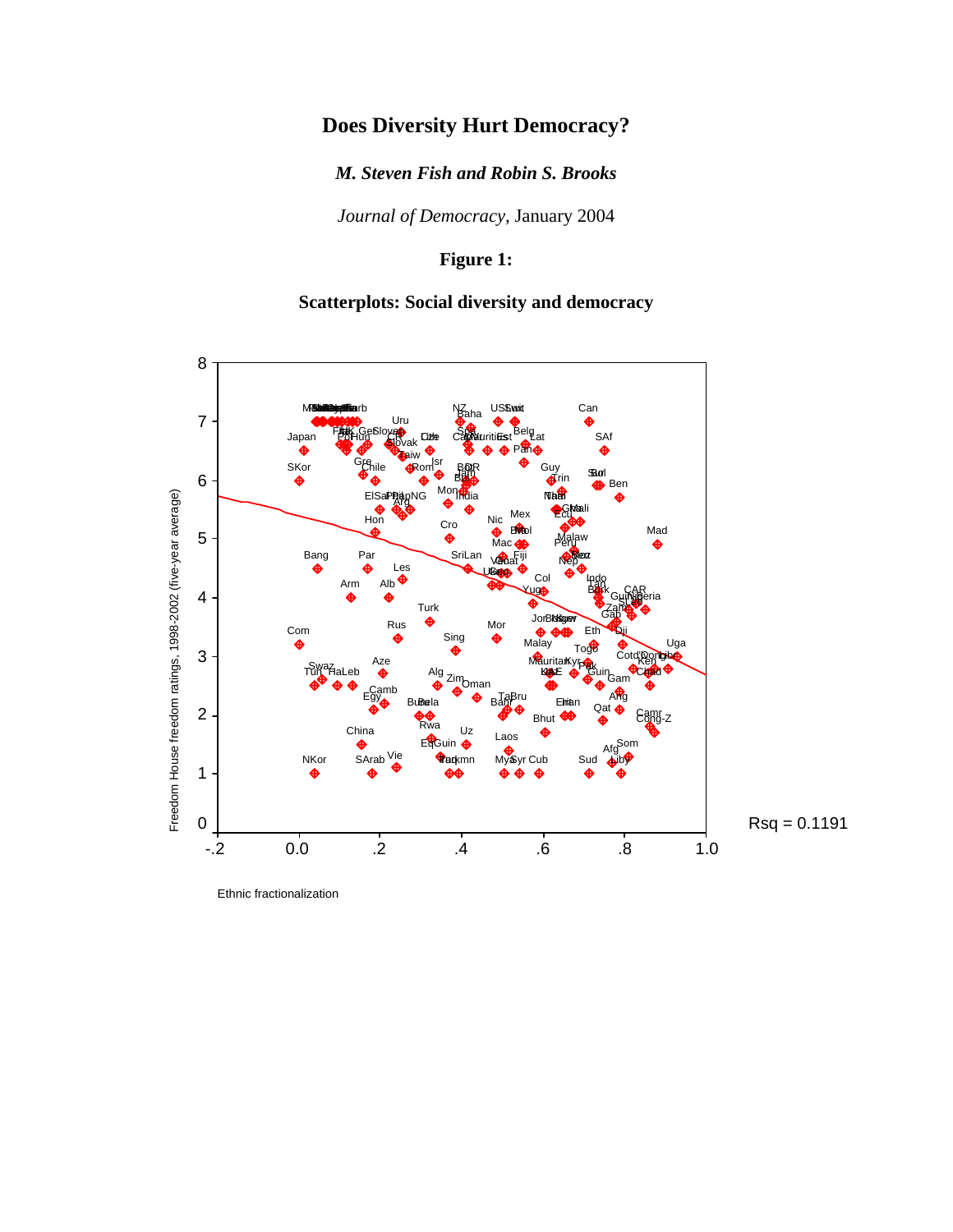

Linguistic fractionalization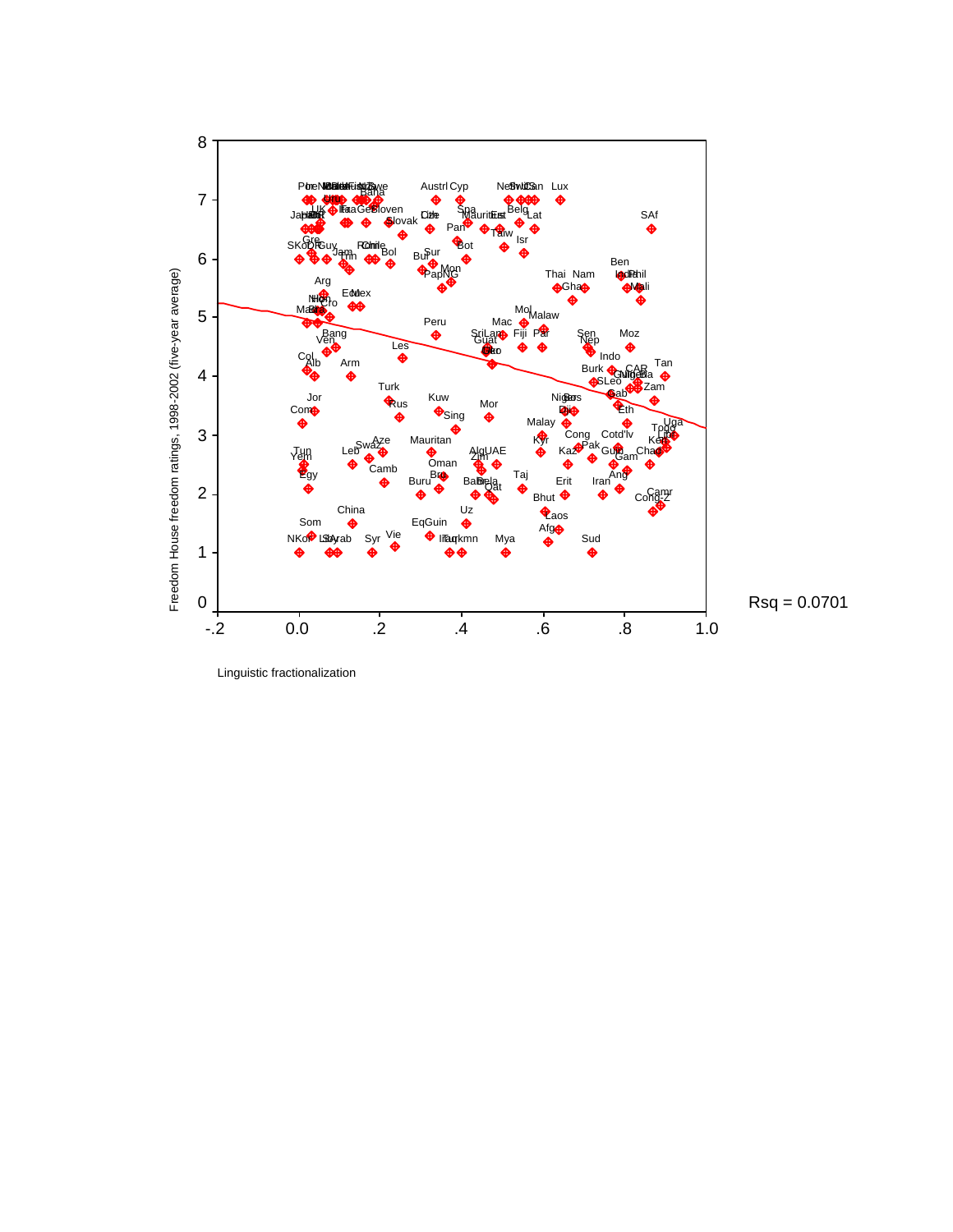**Fig. 1 (cont.)** 



Religious fractionalization